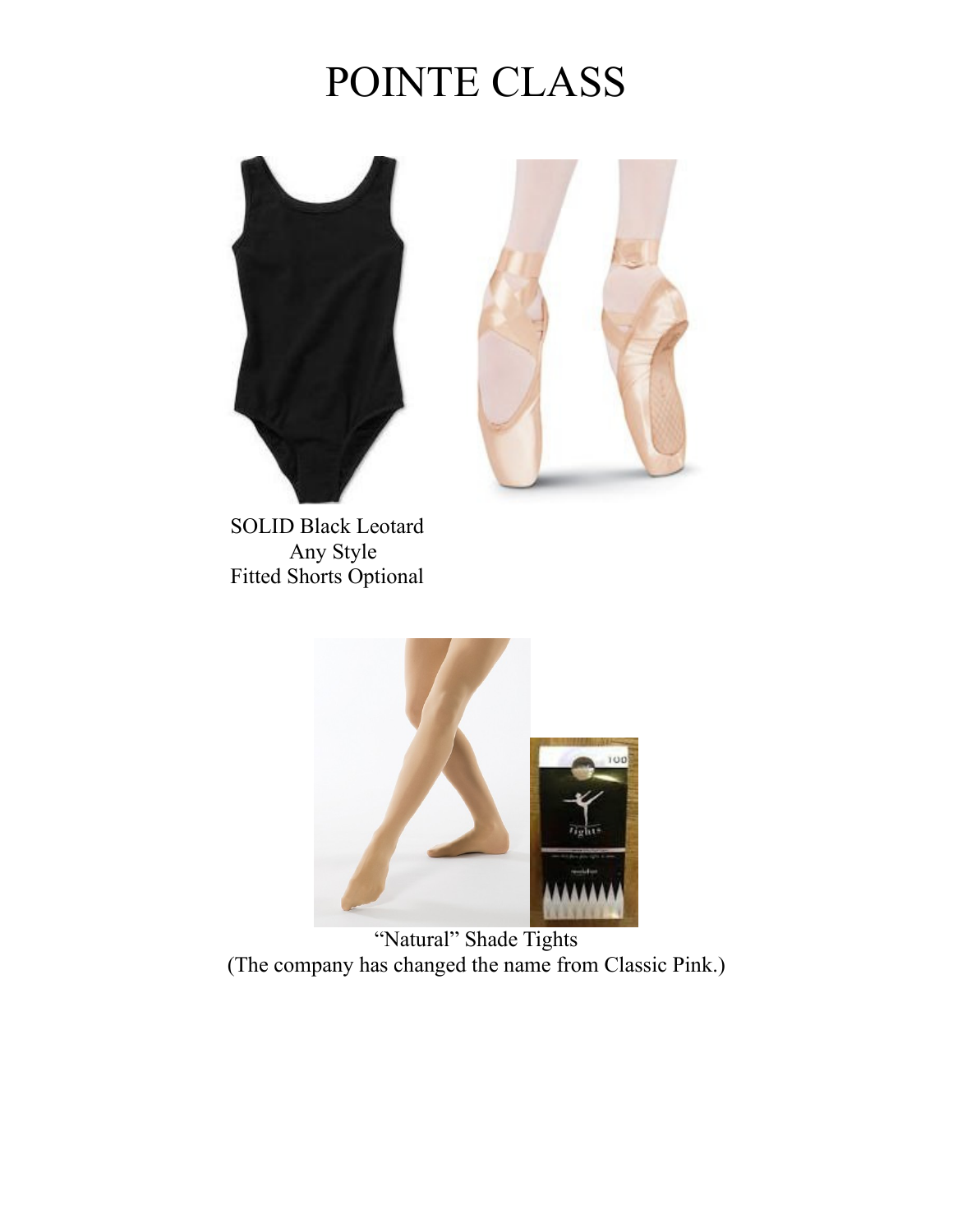## POINTE STUDENTS *BEING PREPARED FOR CLASS IS IMPORTANT. PLEASE BE SURE TO HAVE YOUR POINTE SHOES FOR THE FIRST CLASS.*

Properly fitted pointe shoes are a must. Fittings are done by professionals who study the art of pointe shoe fitting. Dancing in shoes that are ill fitted is very dangerous and the dancer will certainly feel the effects of that as they grow older. Pointe shoe fitters are hard to find. We are happy to refer our students to the following places:

#### **THE DANCE LINE** 1-605-335-8242 2115A SOUTH MINNESOTA AVE SIOUX FALLS SD

### **AMA LA VITA** 1-507-281-1401 (Formally Blades To Ballet) HILLCREST SHOPPING CENTER 1624 HWY 52 NORTH ROCHESTER MN

### **STEP N STRETCH** 1-952-882-8300 13915 ALDRICH AVE SOUTH BURNSVILLE MN

#### **GRAND JETE** 1-651-227-0331 975 GRAND AVE ST PAUL MN

Prices for pointe shoes vary by the needs of the dancer and by brand. The structure of the foot is taken into account when the fitter selects brands for you. I estimate that most dancers fall into the \$100.00 price range by the time you add in ribbons and toe pads. Please note that sometimes it is more, sometimes less.

Please remember:

- $\Box$  I suggest scheduling your fitting for the month of August. Earlier may not give you an accurate fit for classes beginning in the fall. Later, there could be a wait as the fitters get very busy that time of year.
- □ Call for a fitting appointment well in advance.
- ❒ Clip toes nails short and straight across a week or so before your fitting.
- $\Box$  Take a pair of tights with you to slip over your foot for a good fit.
- $\Box$  If you were in pointe last year, take your pointe shoes with you. It gives the fitter a starting pointe for sizing. Mention any issues you have had in the past with the fit. They can suggest other options. Sometimes it is trial and error finding a great fit.
- ❒ Ribbons and toe pads are purchased separately from the pointe shoes. Ribbons do not come attached. It is an honor for the ballerina to sew them on herself. It's easy!  $\odot$
- ❒ During our first class of the season we will discuss and demonstrate the proper placement and attachment of the ribbons. Bring your supplies with you to class. Youtube has some great videos that walk you through the ribbon sewing if you prefer to do it ahead of time. But please, do not dance in your shoes before we have a chance to discuss proper technique in class.